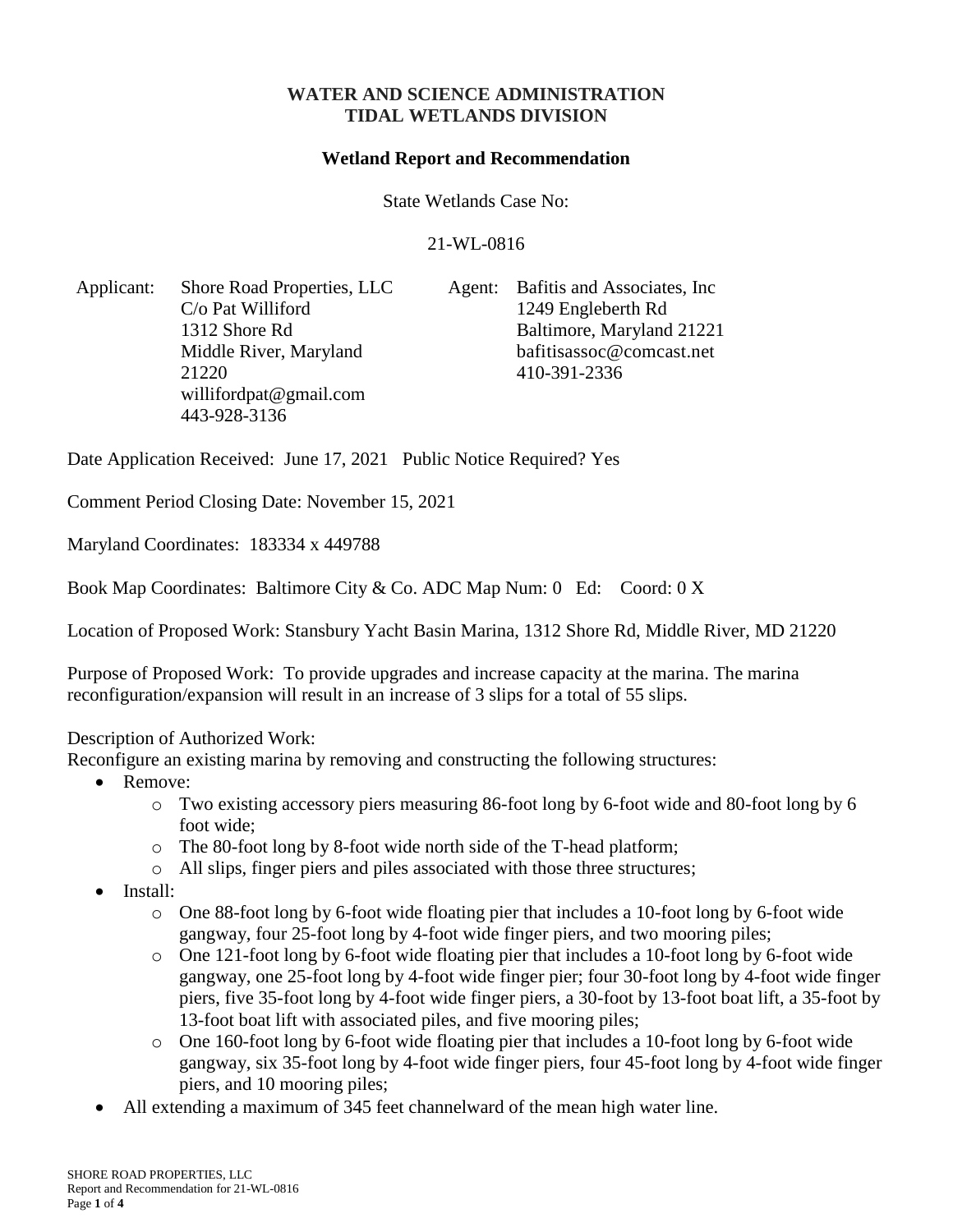Waterbody: Dark Head Creek

Requires Water Quality Certification?: USACE issued an LOP for the proposed work and did not request a Water Quality Certification.

Qualifies for Maryland State Programmatic General Permit?: No. USACE issued an LOP for the proposed work and did not request a Water Quality Certification.

Area of Vegetated Wetland Impacts Requiring Mitigation: 0 s.f.

Area of Open Water Tidal Wetlands Requiring Mitigation: 0 s.f.

Area of Wetlands Created: 0 s.f.

Was the Applicant's Original Project Modified?: Yes. The original application included replacing the main fixed pier with a floating pier and it included new pier work on the south side of the main pier. It was revised on October 7, 2021. The applicant will keep the main pier in its current state and not propose any work to the South side of the pier. The only work that is proposed is on the north side of the main pier.

## Department Comment:

As required by § 5-204 (b) of the Environment Article, the Department drafted and issued a public notice by posting the public notice on its WEB site from October 15 to November 15, 2021 and publishing the public notice for the proposed project in The Avenue News on October 21, 2021. In addition, the public notice was provided to the following adjacent property owners:

- o Charles Leonard Davis, 1306 Shore Rd, Baltimore, MD 21220
- o Susan and James Rockstroh, 1314 Shore Rd, Baltimore, MD 21220; 410-588-7755

The Department received comments from James and Susan Rockstroh of 1314 Shore Rd, as well as from the neighbor's attorneys: Mr. Gann and Mr. Schmidt. No requests for a public informational hearing were made.

The Department received a letter dated June 28, 2021 from Mr. Gann on behalf of Mr. and Mrs. Rockstroh. The letter opposed the project due to the following concern: There is currently a connecting pier that includes utilities that links the marina structures of Shore Road Properties (Stansbury Yacht Basin Marina) with the pier associated with 1314 Shore Road (Rockstroh property). The pier located at 1314 Shore Drive is not connected to land and is accessed only by using the Stansbury Yacht Basin Marina pier. Shore Road Properties currently leases the pier at 1314 Shore Drive and incorporates the slips as part of the Stansbury Yacht Basin Marina. Once the reconfiguration is complete, the Stansbury Yacht Basin Marina is not planning to use the 1314 Shore Road pier. There is currently a 25-year lease signed in May, 2003 providing the Rockstrohs access to the Stansbury Yacht Basin Marina pier in order to access their pier at 1314 Shore Drive. The connecting pier is currently the only access and utility hook-up for Mr. and Mrs. Rockstroh to access their pier structures. The concern was that Shore Road Properties will remove the connecting pier as they will no longer be using the pier and leave the Rockstroh's without a means to access or provide utilities to their pier structures. Department staff shared these concerns with Ms. Williford and confirmed the following with both neighbors: 1) A license for the proposed marina reconfiguration does not grant permission to remove any pier or access; 2) The removal of the connection IS NOT part of the scope of work included in the application; and 3) Any License for proposed pier work does not affect any existing agreements.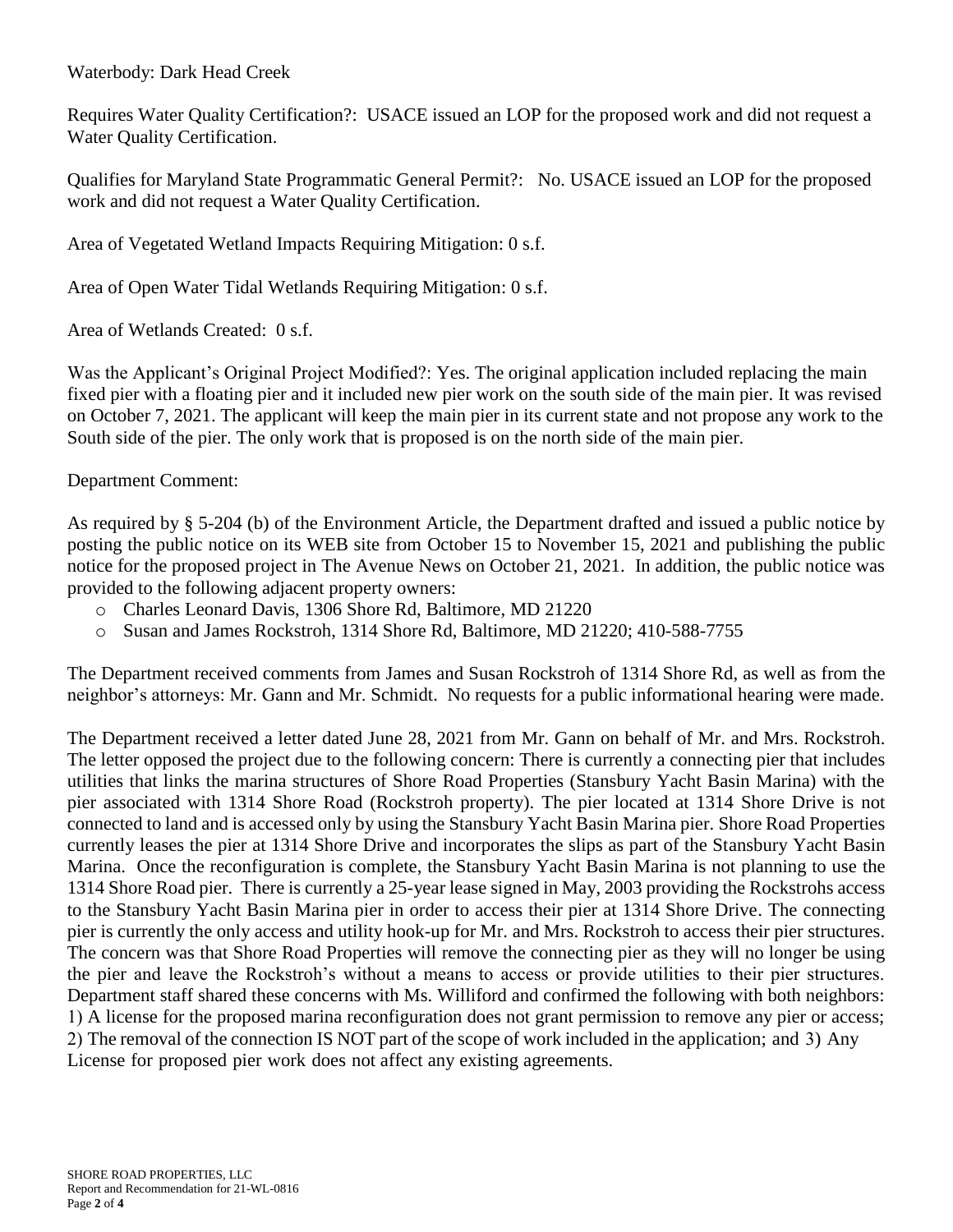During the public comment period, Mr. and Mrs. Rockstroh provided additional comments via a new attorney: Mr. Lawrence Schmidt. A letter dated November 15, 2021 stated many of the same concerns that were previously brought up. The Rockstroh's request the access/connector pier is not removed and also commented on the coordination between the State and County review. The access/connector pier is not proposed to be removed in the scope of work.

After internally discussing the structures in question, the Department determined the concerns raised by Mr. and Mrs. Rockstroh and their attorneys are civil matters. The Department informed them that the State does not regulate/enforce their agreement that was signed in 2003. The current dispute over the existing structure is beyond the scope of a Tidal Wetlands review. Department staff shared these concerns with Shore Road Properties (Ms. Williford). In situations like this, the State of Maryland does not determine ownership of a structure. If a structure is shared or a grandfathered structure crosses a property line, it is up to the parties involved to determine the ownership of the structure in question. Department staff recommended to both neighbors that they determine ownership of any 'shared' structure or any structure that crosses a property line prior to any removal. That being said, **the 'removal' of the structure in question is not part of the proposed plans and will not be part of the State Wetlands License if issued by BPW.** The proposed pier work is entirely on the North side of Ms. Williford's main pier. The connector to the Rockstroh pier is on the South side. Due to this, the Department acknowledges the neighbor's dispute and opposition, but determined that it is outside the scope of the review and does not relate to the proposed marina reconfiguration.

Department staff also informed Mr. Schmidt that, regarding coordination with Baltimore County, an applicant is always required to obtain all required state, federal and local permits/licenses/approvals prior to commencement of work. However, MDE does not require a County or federal approval prior to issuing a State License. A State License is active for up to 6 years. It is not uncommon for an applicant to receive a State License and then separately apply for County approvals years later.

While the Department believes that Ms. Williford/Shore Road Properties are within their riparian rights to receive a State License for the proposed work, Department staff informed Mr. Schmidt that there will be an opportunity to express concerns to the Board of Public Works if they choose to.

The project was screened for potential impacts to resources that would require the Maryland Department of Natural Resources (DNR) to review the project. No impacts to DNR jurisdictional resources were identified, therefore they did not review the project.

The Maryland Historical Trust reviewed that proposed project and determined that there are no historic properties affected by this undertaking.

The evaluation of this project has taken into account ecological, economic, recreational, developmental, and aesthetic considerations appropriate for this proposal as well as other requirements set forth in the Code of Maryland Regulations. To ensure that impacts to resources are avoided and minimized to the maximum extent possible and to ensure that all work is performed in accordance with critical area and local regulations, the Department has recommended a number of special conditions. Provided all general and special conditions are adhered to, the work proposed will not cause significant deleterious impacts to marsh vegetation, submerged aquatic vegetation, finfish, shellfish, or navigation.

Project Justification: In consideration of the site characteristics and the nature of the proposed work, the Department concludes that the application represents a reasonable exercise of riparian rights.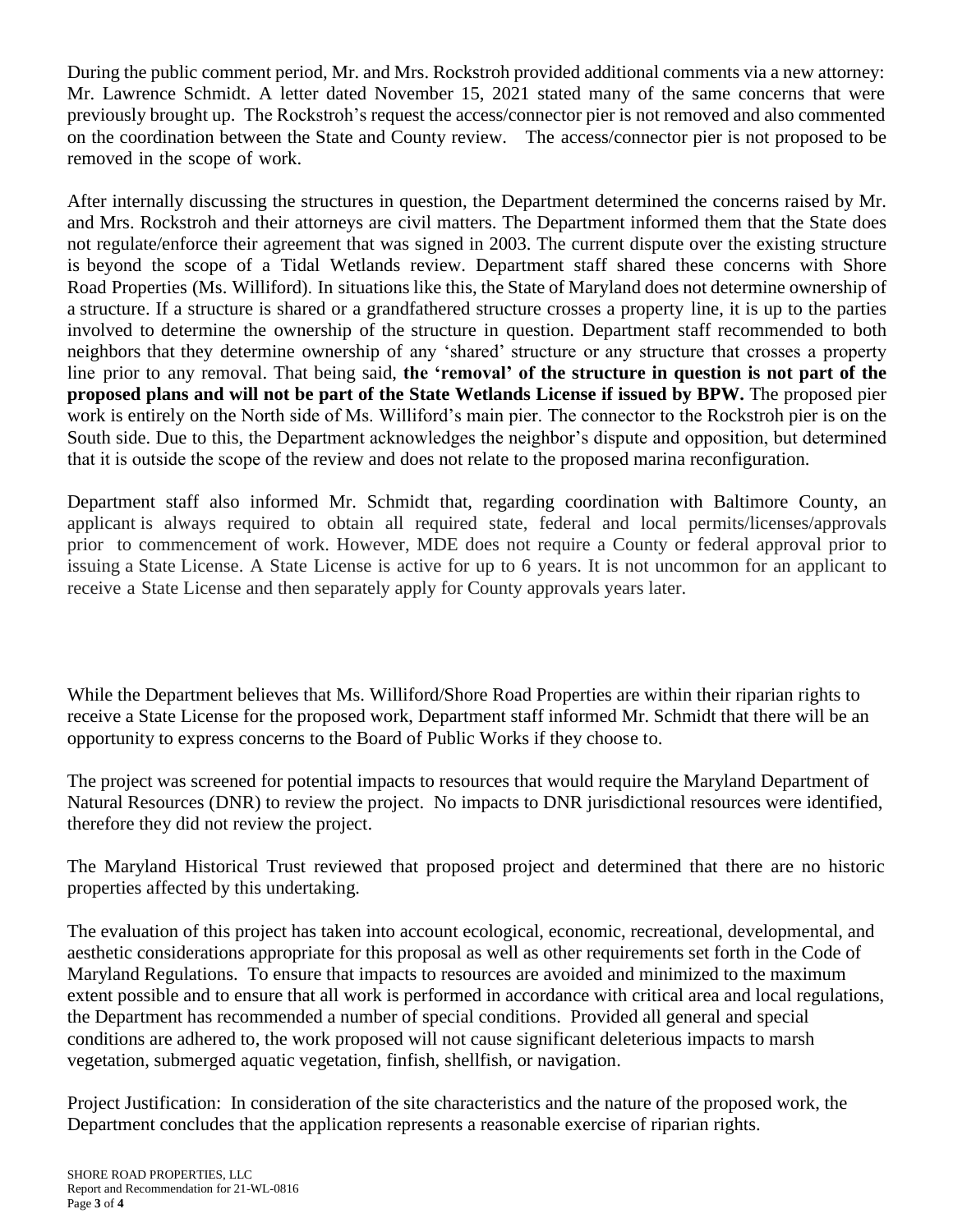# **SPECIAL CONDITIONS:**

- A. The Maryland Department of the Environment has determined that the proposed activities comply with, and will be conducted in a manner consistent with the State's Coastal Zone Management Program, as required by Section 307 of the Federal Coastal Zone Management Act of 1972, as amended.
- B. The Licensee shall comply with all Critical Area requirements and obtain all necessary authorizations from local jurisdiction. This License does not constitute authorization for disturbance in the 100-foot Critical Area Buffer. "Disturbance" in the Buffer means clearing, grading, construction activities, or removal of any size of tree or vegetation. Any anticipated Buffer disturbance requires prior written approval, before commencement of land disturbing activity, from local jurisdiction in the form of a Buffer Management Plan.
- C. If the authorized work is not performed by the property owner, all work performed under this Tidal Wetlands License shall be conducted by a marine contractor licensed by the Marine Contractors Licensing Board (MCLB) in accordance with Title 17 of the Environment Article of Annotated Code of Maryland. A list of licensed marine contractors may be obtained by contacting the MCLB at 410- 537- 3249, by e-mail at MDE.MCLB@maryland.gov or by accessing the Maryland Department of the Environment, Environmental Boards webpage.
- D. The issuance of this license is not a validation or authorization by the Department for any of the existing structures depicted on the plan sheets on the subject property that is not part of the authorized work description, nor does it relieve the Licensee of the obligation to resolve any existing noncompliant structures and activities within tidal wetlands.

# DEPARTMENT OF THE ENVIRONMENT APPROVAL:

Matthew F Wallach, Natural Resource Planner DATE Tidal Wetlands Division

DRA DM MMV

Tammy Roberson, Division Chief DATE Tidal Wetlands Division

D. Lee Currey, Director DATE Water and Science Administration

# WETLANDS ADMINISTRATION CONCURRENCE:

William Morgante, Wetlands Administrator DATE Board of Public Works

12/10/21

12/10/21

12/14/2021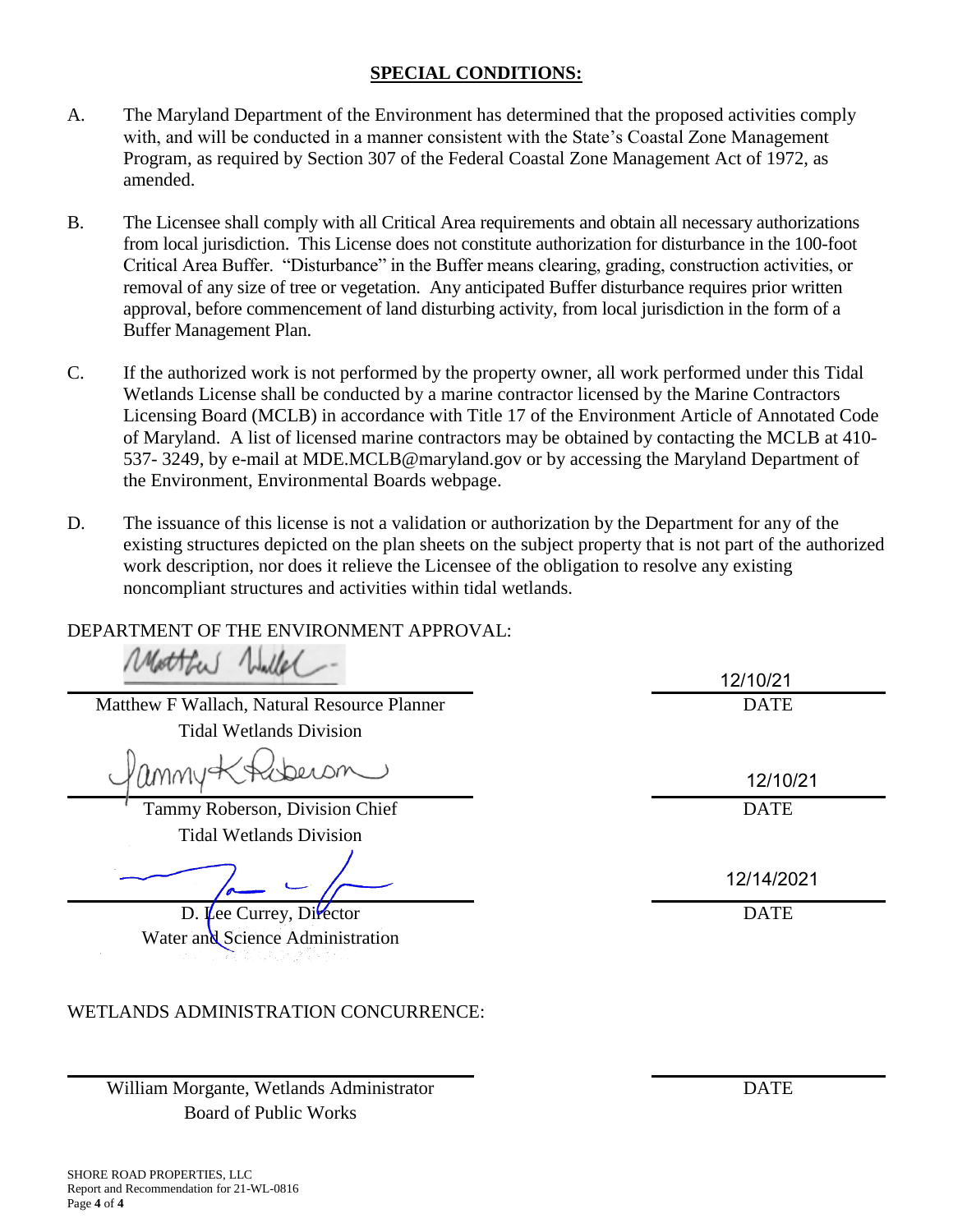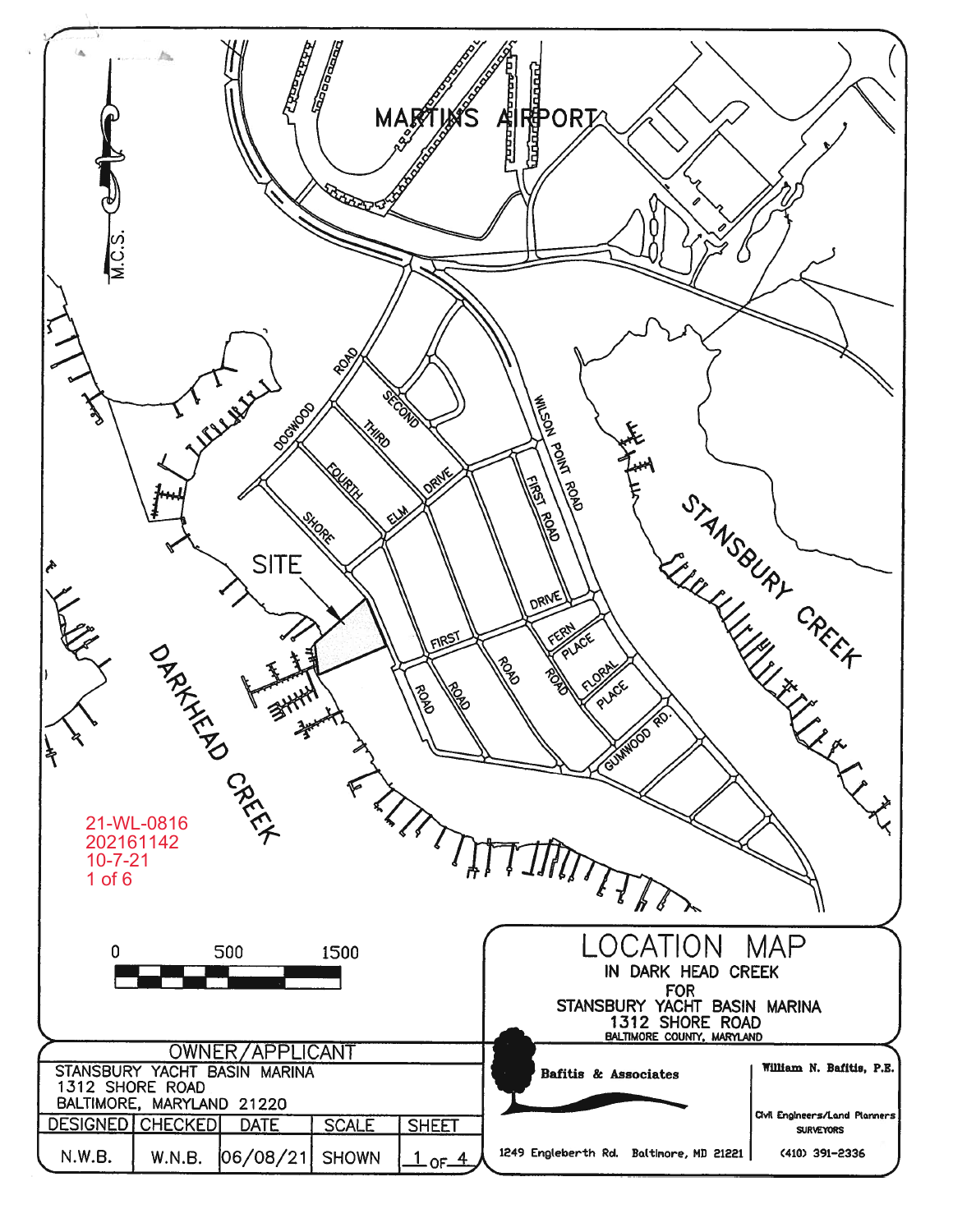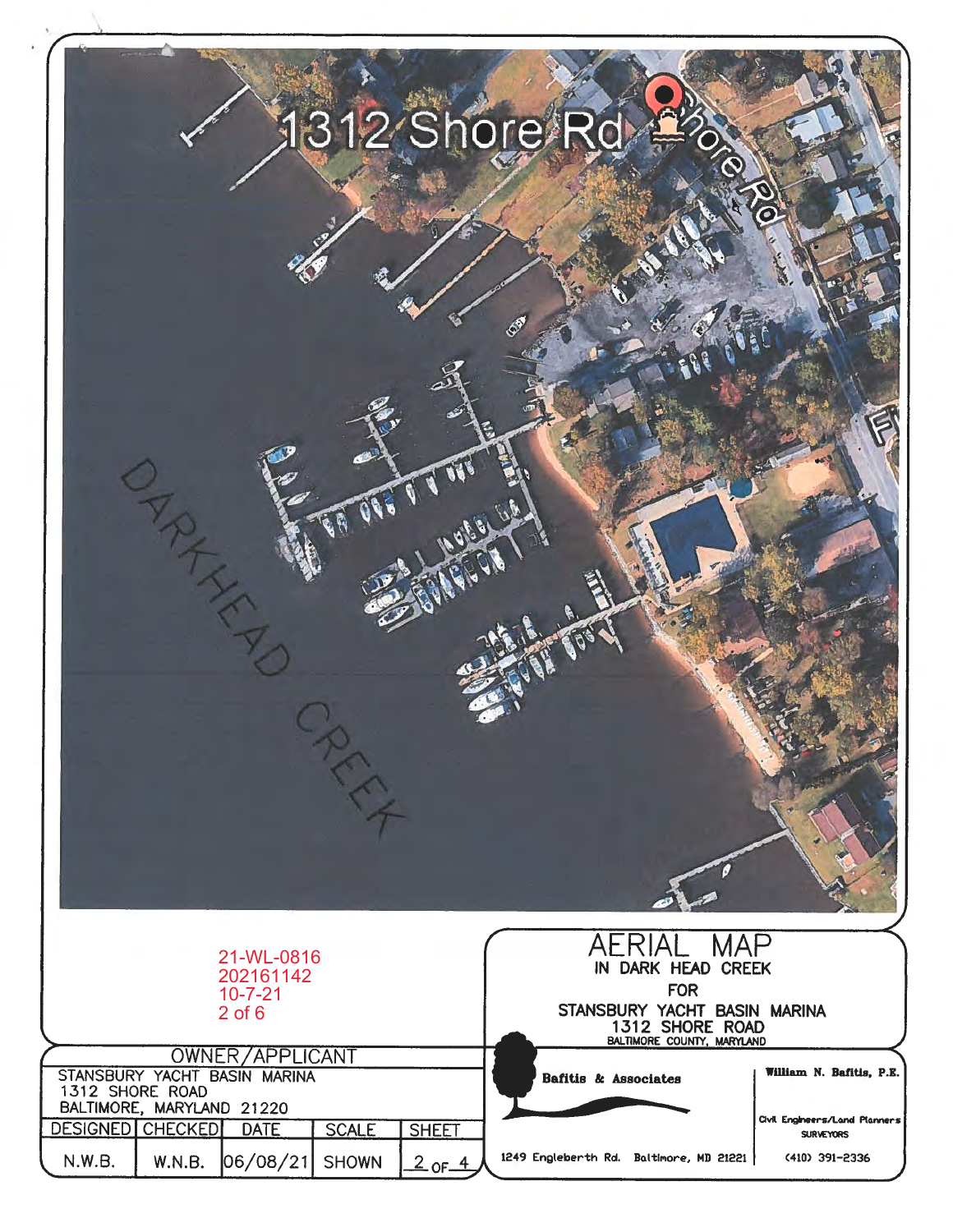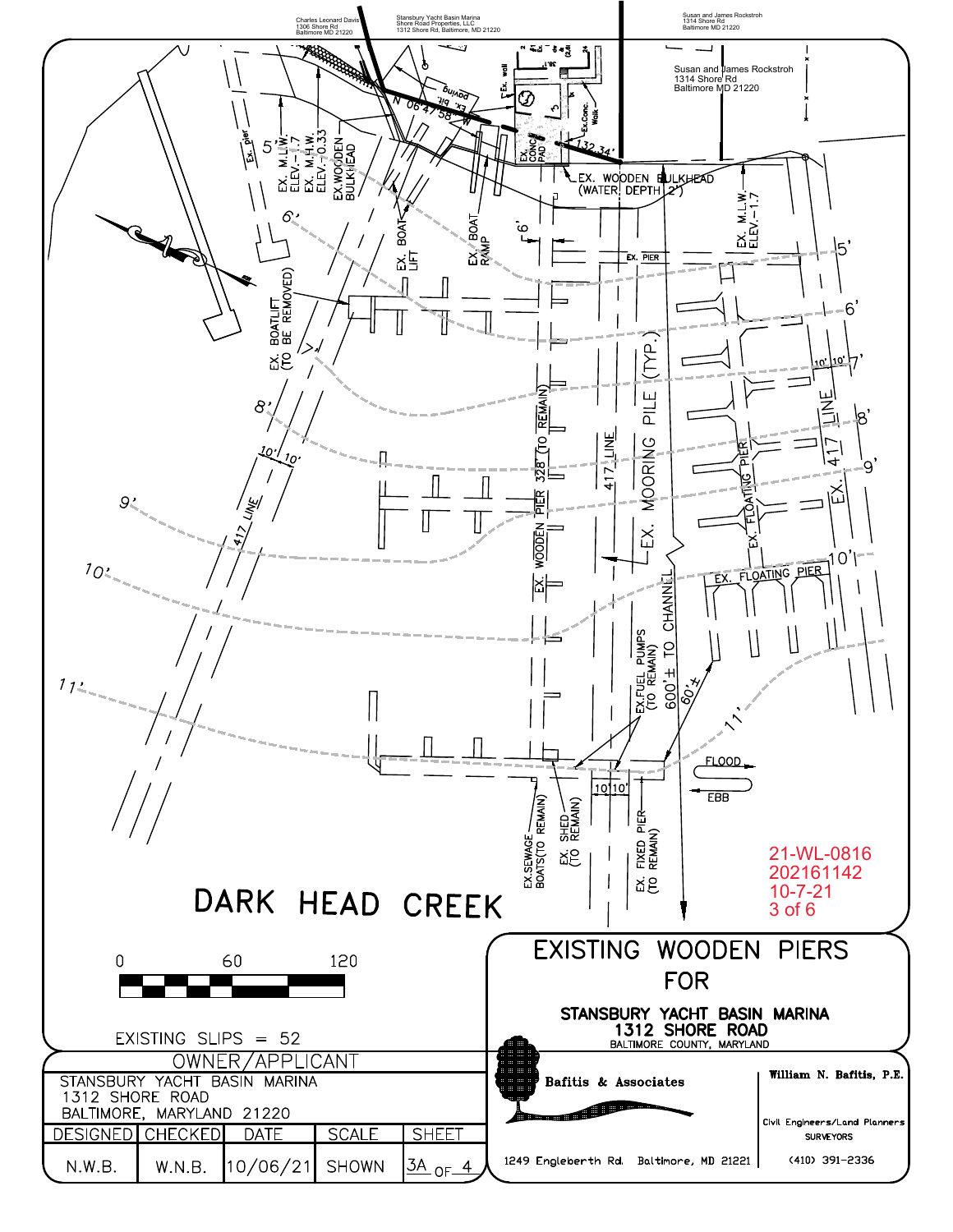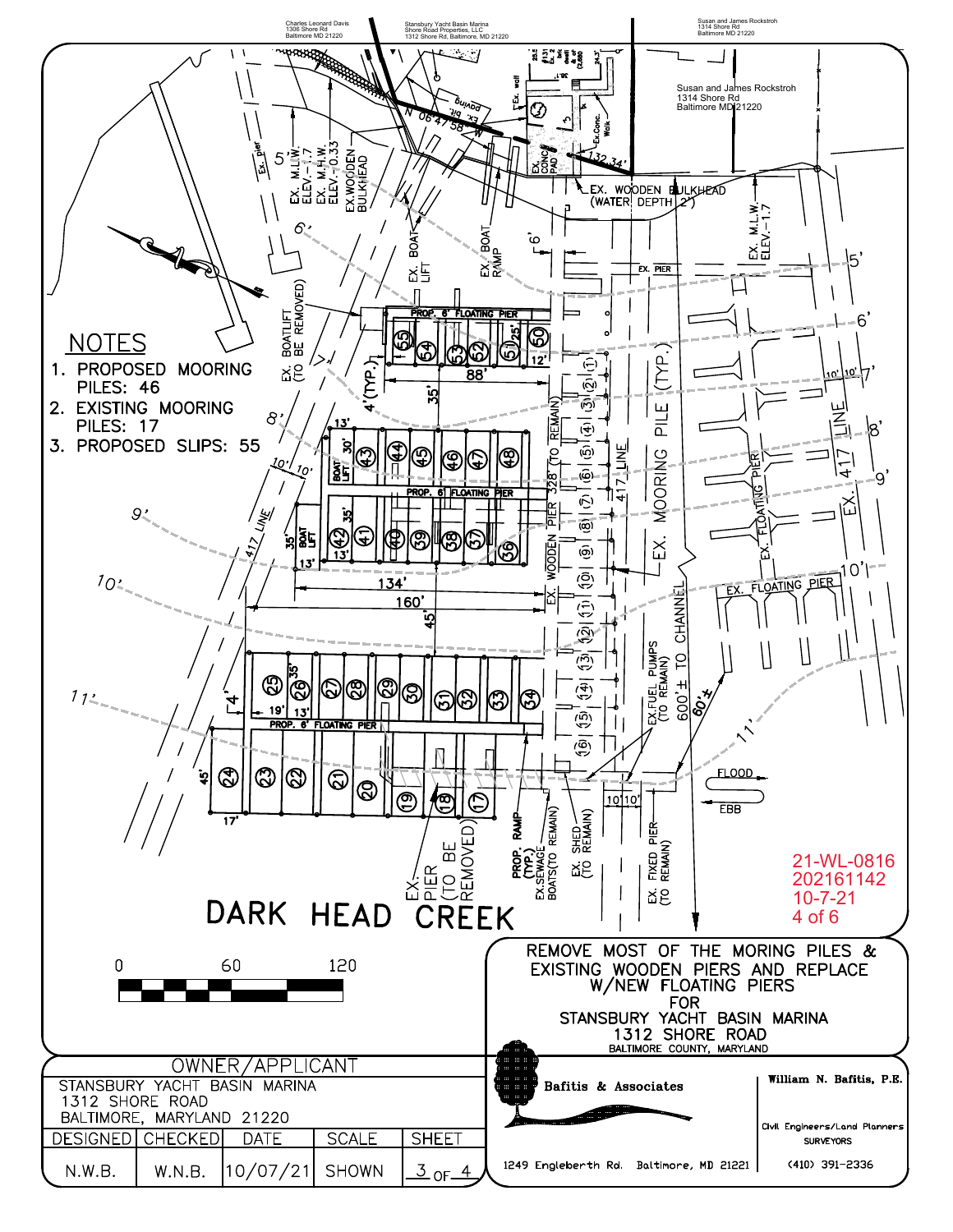